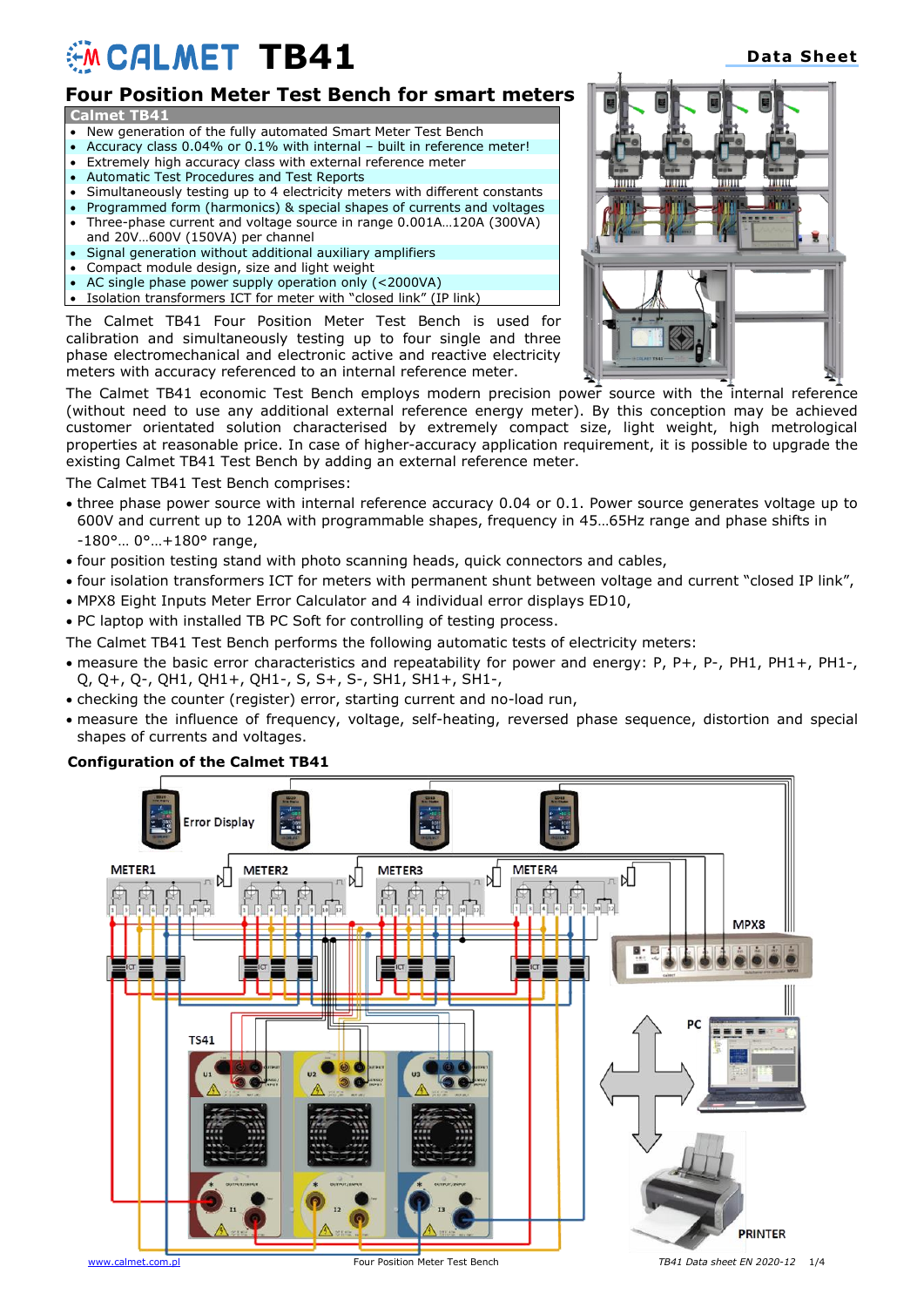

| <b>Internal Reference Meter Specifications</b>                                                                                                                                                                                                                                                                                                                                                                                                                                                                                                                                                    |                                          |                                         |                          |                                                                    |                    |                                  |          |                                  |  |
|---------------------------------------------------------------------------------------------------------------------------------------------------------------------------------------------------------------------------------------------------------------------------------------------------------------------------------------------------------------------------------------------------------------------------------------------------------------------------------------------------------------------------------------------------------------------------------------------------|------------------------------------------|-----------------------------------------|--------------------------|--------------------------------------------------------------------|--------------------|----------------------------------|----------|----------------------------------|--|
| <b>Parameter</b>                                                                                                                                                                                                                                                                                                                                                                                                                                                                                                                                                                                  |                                          | Range                                   |                          |                                                                    | <b>Accuracy</b>    |                                  | 1)2)3)4) |                                  |  |
|                                                                                                                                                                                                                                                                                                                                                                                                                                                                                                                                                                                                   |                                          |                                         |                          |                                                                    |                    | class 0.04                       |          | class 0.1                        |  |
| Voltage                                                                                                                                                                                                                                                                                                                                                                                                                                                                                                                                                                                           |                                          |                                         | 0.05600V                 |                                                                    |                    | $±0.04\%$ <sup>5)</sup>          |          | $±0.1\%$ <sup>5)</sup>           |  |
| Current                                                                                                                                                                                                                                                                                                                                                                                                                                                                                                                                                                                           |                                          |                                         | 0.01120A<br>0.0010.01A   |                                                                    |                    | ±0.04%<br>$±0.04\%*$             |          | $\pm 0.1\%$<br>$±0.1\%*$         |  |
|                                                                                                                                                                                                                                                                                                                                                                                                                                                                                                                                                                                                   |                                          |                                         | 0.01120A / 10600V        |                                                                    |                    | ±0.04%                           |          | $\pm 0.1\%$                      |  |
| Power and energy                                                                                                                                                                                                                                                                                                                                                                                                                                                                                                                                                                                  |                                          |                                         | 0.0010.01A / 10600V      |                                                                    |                    | $±0.04\%*$<br>$±0.1\%*$          |          |                                  |  |
| Frequency                                                                                                                                                                                                                                                                                                                                                                                                                                                                                                                                                                                         |                                          |                                         | 4070Hz                   |                                                                    |                    | $±0.01$ Hz                       |          |                                  |  |
| Phase shift                                                                                                                                                                                                                                                                                                                                                                                                                                                                                                                                                                                       |                                          |                                         | $-180+180^{\circ}$       |                                                                    |                    | 5)6)<br>$±0.04°$ 5)6)<br>±0.02°  |          |                                  |  |
| Power factor coso and sino                                                                                                                                                                                                                                                                                                                                                                                                                                                                                                                                                                        |                                          | $0 \pm 1$                               |                          | 5)6)<br>±0.001                                                     |                    |                                  |          |                                  |  |
| Temperature coefficient                                                                                                                                                                                                                                                                                                                                                                                                                                                                                                                                                                           | 0.001% per 1°C in range -10+50°C         |                                         |                          |                                                                    |                    |                                  |          |                                  |  |
| Time stability<br>Power short term [1h] stability                                                                                                                                                                                                                                                                                                                                                                                                                                                                                                                                                 |                                          |                                         |                          | Short term $[1h] = 0.01\%$ , long term $[1 \text{ year}] = 0.03\%$ |                    |                                  |          | ±0.020%                          |  |
| Power long term [1 year] stability                                                                                                                                                                                                                                                                                                                                                                                                                                                                                                                                                                |                                          |                                         |                          |                                                                    | ±0.010%<br>±0.025% |                                  | ±0.050%  |                                  |  |
|                                                                                                                                                                                                                                                                                                                                                                                                                                                                                                                                                                                                   |                                          |                                         |                          | ±0.002%                                                            |                    | ±0.005%                          |          |                                  |  |
| Power temperature coefficient per 1°C<br><sup>1)</sup> % - related to the measuring value, %* - related to the measuring range final value (is underlined)                                                                                                                                                                                                                                                                                                                                                                                                                                        |                                          |                                         |                          |                                                                    |                    |                                  |          |                                  |  |
| <sup>2)</sup> absolute extended uncertainty under confidence level of 95% covers reference uncertainty of standards, stability in 12 months,<br>influence quantities (ambient temperature +20+26°C, humidity and power supply voltage 85265V, frequency 4763Hz)<br>4)<br>power and energy errors related to apparent power<br>$5$ ) in voltage range 10600V<br>$6$ ) in current range $0.01120A$                                                                                                                                                                                                  |                                          |                                         |                          |                                                                    |                    |                                  |          |                                  |  |
| Reference Meter Specifications for the power quality parameters                                                                                                                                                                                                                                                                                                                                                                                                                                                                                                                                   |                                          |                                         |                          |                                                                    |                    |                                  |          |                                  |  |
| <b>Parameter</b>                                                                                                                                                                                                                                                                                                                                                                                                                                                                                                                                                                                  |                                          |                                         | Range                    |                                                                    |                    | Accuracy <sup>1)</sup>           |          |                                  |  |
| Harmonics in voltages,                                                                                                                                                                                                                                                                                                                                                                                                                                                                                                                                                                            |                                          | amplitude                               |                          | 0100% of input                                                     |                    | 1 <sup>st</sup> 63 <sup>rd</sup> |          | 2)<br>$\pm 0.1\%$                |  |
|                                                                                                                                                                                                                                                                                                                                                                                                                                                                                                                                                                                                   | currents, P and Q powers<br>phase        |                                         | $-180+180^{\circ}$       |                                                                    |                    |                                  |          | 3)<br>±0.5°                      |  |
| Total harmonic distortion THD in voltages and currents                                                                                                                                                                                                                                                                                                                                                                                                                                                                                                                                            |                                          |                                         | 0100% of input           |                                                                    |                    | $1^{st}$ 63 $rd$                 |          | 2)<br>$\pm 0.1\%$                |  |
| Total interharmonic distortion TID in voltages and currents                                                                                                                                                                                                                                                                                                                                                                                                                                                                                                                                       |                                          |                                         |                          | $015%$ of input                                                    |                    | 403200Hz                         |          | 4)<br>±0.2%                      |  |
| <sup>1)</sup> absolute extended uncertainty under confidence level of 95% covers reference uncertainty of standards, stability in 12 months,<br>influence quantities (ambient temperature +20+26°C, humidity and power supply voltage 85265V, frequency 4763Hz)<br><sup>2)</sup> of input for 80-140Hz frequency range of harmonics with linear rise to 0.4% of input for 3200Hz<br><sup>3)</sup> for 80-140Hz frequency range of harmonics with linear rise to 8° for 3200Hz<br><sup>4)</sup> of input for 80-140Hz frequency range of interharmonics with linear rise to 5% of input for 3200Hz |                                          |                                         |                          |                                                                    |                    |                                  |          |                                  |  |
| Three Phase Power Source Specification for the sinusoidal signals                                                                                                                                                                                                                                                                                                                                                                                                                                                                                                                                 |                                          |                                         |                          |                                                                    |                    |                                  |          |                                  |  |
| <b>Parameter</b>                                                                                                                                                                                                                                                                                                                                                                                                                                                                                                                                                                                  | Range                                    | <b>Settings span</b>                    |                          | <b>Resolution</b>                                                  |                    | 1)2)<br><b>Accuracy</b>          |          | <b>Maximum load</b>              |  |
| Voltage U                                                                                                                                                                                                                                                                                                                                                                                                                                                                                                                                                                                         | 150V                                     | 20150V                                  |                          | 0.001V                                                             |                    |                                  |          | 1A@150V                          |  |
|                                                                                                                                                                                                                                                                                                                                                                                                                                                                                                                                                                                                   | 300V                                     | 150300V                                 |                          | 0.01V                                                              |                    | ±0.1%                            |          | 500mA@300V                       |  |
| 600V<br>Voltage short term [10min] stability                                                                                                                                                                                                                                                                                                                                                                                                                                                                                                                                                      |                                          | 300600V                                 |                          | 0.01V                                                              |                    | ±0.01%                           |          | 250mA@600V                       |  |
|                                                                                                                                                                                                                                                                                                                                                                                                                                                                                                                                                                                                   |                                          |                                         | ±0.03%                   |                                                                    |                    |                                  |          |                                  |  |
| Voltage short term [1h] stability<br>Voltage distortion factor                                                                                                                                                                                                                                                                                                                                                                                                                                                                                                                                    |                                          |                                         |                          |                                                                    |                    | $< 0.5\%$                        |          |                                  |  |
| Current I                                                                                                                                                                                                                                                                                                                                                                                                                                                                                                                                                                                         |                                          | 0.020.12A                               |                          |                                                                    |                    |                                  |          |                                  |  |
|                                                                                                                                                                                                                                                                                                                                                                                                                                                                                                                                                                                                   | 0.12A                                    | 0.0010.02                               |                          | 0.00001A                                                           | ±0.1%              | $±0.1\%*$                        |          | 5V@0.12A                         |  |
|                                                                                                                                                                                                                                                                                                                                                                                                                                                                                                                                                                                                   | 1A                                       | 0.12A1A                                 |                          | 0.00001A                                                           |                    |                                  |          | 30V@1A                           |  |
|                                                                                                                                                                                                                                                                                                                                                                                                                                                                                                                                                                                                   | 12A                                      | 112A                                    |                          | 0.0001A                                                            |                    | ±0.1%<br>3)<br>$\pm 0.01\%$      |          | 14V@12A                          |  |
|                                                                                                                                                                                                                                                                                                                                                                                                                                                                                                                                                                                                   | 120A                                     | 12120A                                  |                          | 0.001A                                                             |                    |                                  |          | 3V@60A                           |  |
|                                                                                                                                                                                                                                                                                                                                                                                                                                                                                                                                                                                                   |                                          |                                         |                          |                                                                    |                    |                                  |          | 2.5V@120A                        |  |
| Current short term [10min] stability<br>Current short term [1h] stability                                                                                                                                                                                                                                                                                                                                                                                                                                                                                                                         |                                          |                                         |                          |                                                                    |                    | 3)<br>$\pm 0.03\%$               |          |                                  |  |
| Current distortion factor                                                                                                                                                                                                                                                                                                                                                                                                                                                                                                                                                                         |                                          |                                         |                          |                                                                    |                    | 3)<br>$< 0.5\%$                  |          |                                  |  |
| Frequency f                                                                                                                                                                                                                                                                                                                                                                                                                                                                                                                                                                                       |                                          |                                         | 4565Hz                   | $0.001$ Hz                                                         |                    | ±0.005Hz                         |          |                                  |  |
| Phase shift $\varphi$                                                                                                                                                                                                                                                                                                                                                                                                                                                                                                                                                                             |                                          | $-180+180^{\circ}$                      |                          | $0.001^{\circ}$                                                    |                    | ±0.10°                           |          |                                  |  |
|                                                                                                                                                                                                                                                                                                                                                                                                                                                                                                                                                                                                   | Phase shift short term [10min] stability |                                         |                          |                                                                    |                    |                                  |          |                                  |  |
| <sup>1)</sup> absolute extended uncertainty under confidence level of 95% covers reference uncertainty of standards, stability in 12 months,<br>influence quantities (ambient temperature +20+26°C, humidity and power supply voltage 85265V, frequency 4763Hz)<br><sup>2)</sup> % - related to the setting value, %* - related to the setting span final value (is underlined)<br>$3)$ in current range $0.02120A$<br>Three Phase Power Source Specification for the non-sinusoidal signals                                                                                                      |                                          |                                         |                          |                                                                    |                    |                                  |          |                                  |  |
| <b>Parameter</b>                                                                                                                                                                                                                                                                                                                                                                                                                                                                                                                                                                                  |                                          |                                         | <b>Settings span</b>     |                                                                    |                    | <b>Resolution</b>                |          | <b>Conditions</b>                |  |
| Harmonics<br>1)                                                                                                                                                                                                                                                                                                                                                                                                                                                                                                                                                                                   | amplitude<br>phase                       | 050% output value<br>$-180+180^{\circ}$ |                          | 1)                                                                 |                    | 0.1%<br>$0.1^\circ$              |          | up to 40 <sup>th</sup> or 2000Hz |  |
| 50% of output value for frequency range of harmonics to 500Hz with linear decrease to 10% of output value for 2000Hz<br>Specifications for impulse input/output                                                                                                                                                                                                                                                                                                                                                                                                                                   |                                          |                                         |                          |                                                                    |                    |                                  |          |                                  |  |
| <b>Parameter</b><br>Voltage range<br><b>Uncertainty</b><br><b>Frequency range</b>                                                                                                                                                                                                                                                                                                                                                                                                                                                                                                                 |                                          |                                         |                          |                                                                    |                    |                                  |          |                                  |  |
| Impulse Input for counting pulses (two inputs)                                                                                                                                                                                                                                                                                                                                                                                                                                                                                                                                                    |                                          |                                         | 02V/430V                 |                                                                    |                    | 0.0001Hz210kHz                   |          | 0.001%@t≥1s                      |  |
| Impulse Output for Calmet TS41 testing                                                                                                                                                                                                                                                                                                                                                                                                                                                                                                                                                            |                                          |                                         | 28V/100mA open collector |                                                                    |                    | 0.0001Hz210kHz                   |          |                                  |  |
| <b>General parameters</b>                                                                                                                                                                                                                                                                                                                                                                                                                                                                                                                                                                         |                                          |                                         |                          |                                                                    |                    |                                  |          |                                  |  |
| Weight without EC10.3 / with EC10.3<br>140kg / 188kg                                                                                                                                                                                                                                                                                                                                                                                                                                                                                                                                              |                                          |                                         |                          |                                                                    |                    |                                  |          |                                  |  |
| $(128 \times 156, 5 (159, 5) \times 70)$ cm<br>Dimensions: width x height x depth                                                                                                                                                                                                                                                                                                                                                                                                                                                                                                                 |                                          |                                         |                          |                                                                    |                    |                                  |          |                                  |  |
| 85265V / 4763Hz / 2000VA<br>Power supply                                                                                                                                                                                                                                                                                                                                                                                                                                                                                                                                                          |                                          |                                         |                          |                                                                    |                    |                                  |          |                                  |  |
| Safety: Isolation protection and Measurement Category<br>IEC 61010-1 and 300V CAT III<br>$IP-20$<br>Degree of protection                                                                                                                                                                                                                                                                                                                                                                                                                                                                          |                                          |                                         |                          |                                                                    |                    |                                  |          |                                  |  |
| Operation / storage temperature                                                                                                                                                                                                                                                                                                                                                                                                                                                                                                                                                                   |                                          |                                         |                          | $-10+40$ °C / $-20+60$ °C                                          |                    |                                  |          |                                  |  |
|                                                                                                                                                                                                                                                                                                                                                                                                                                                                                                                                                                                                   | Operation / storage relative humidity    |                                         |                          | <90% @ +0+30°C and <75% @ +30+50°C / <95% @ 0+50°C                 |                    |                                  |          |                                  |  |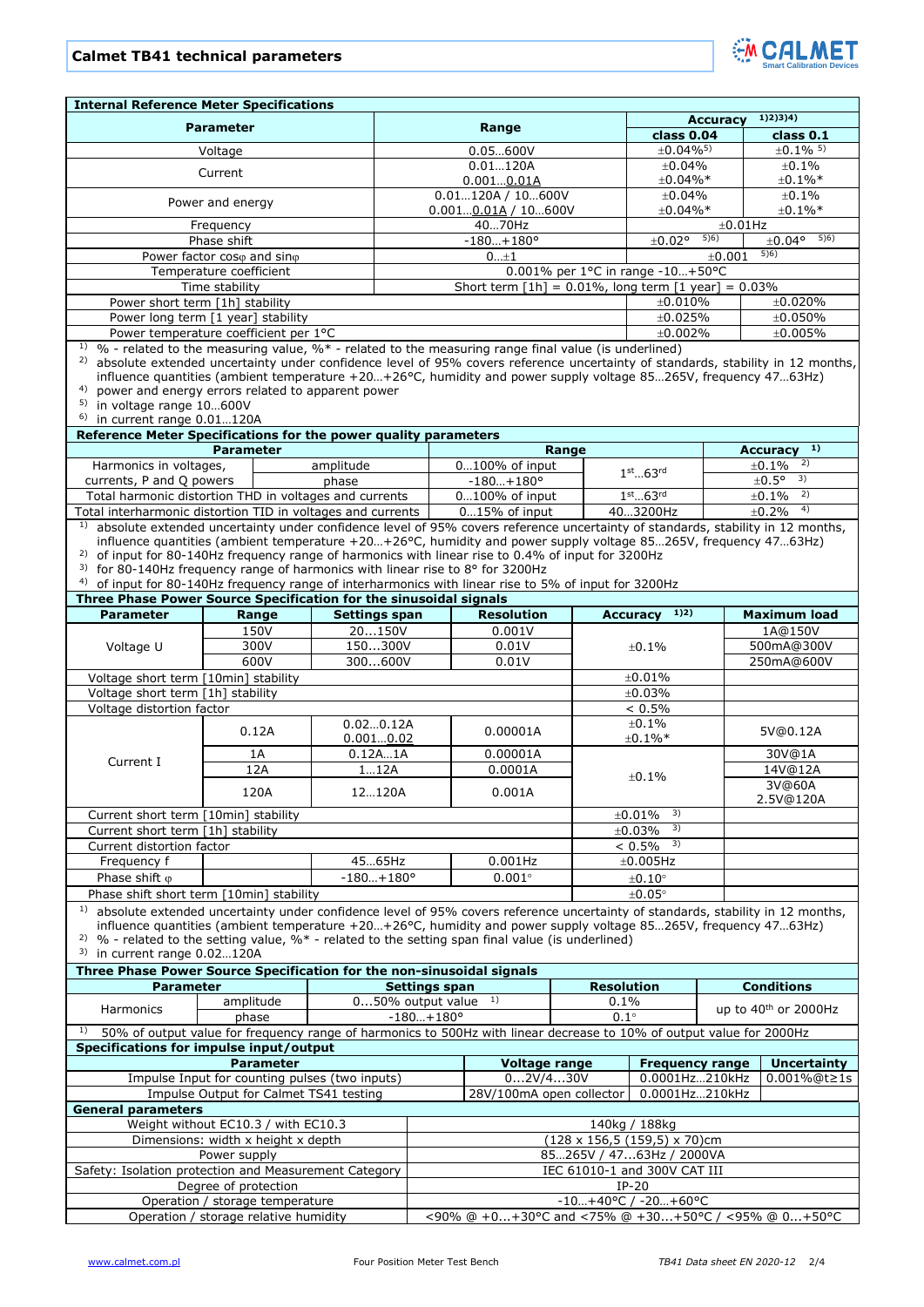#### **TB PC Soft - software package for MS Windows**



The Calmet TB41 Test Bench is controlled by means of personal computer with installed TB PC Soft in MS Windows operating system.

#### *TB PC Soft* features:

- using a modern concept, which allows the operator to create own test procedures - this is very important because new requirements for new meter generations can be realized easily without changing the complete software,
- the automated mode direct execution of the complete test procedure automatically and requires no more additional handling by operator unless it will not be defined in the test procedure,
- the manual mode direct execution of single test step. It offers an ideal solution for tests and evaluation of entire specifications for devices under test without generating the complete test procedure,
- computer database of customers, devices, measurement procedures as well as edition of results, diagrams, tables of results and reports,
- export of results to MS Excel.

**Meter type window** for entering data to tested devices database, contains the electrical and functional definitions of the **D**evice **U**nder **T**est – **DUT** (base voltage and current values, maximal current value, accuracy class of the DUT, meter constant, meter connection,…).

**Procedure window** for entering data to measuring procedures database, describes the order and content of the various test steps in a sequence. For each test step are specified following data:

- parameters of test point (point name, percentage value of the base voltage and current, phase angle or power factor, frequency, waveform of the voltages and currents,…),
- test type (error test, counting test, counter test),
- test method (impulses counting or time counting for error test) and percentage error limit of the DUT,
- test duration for calculating of the standard deviation of error (number of cycles, time of the test point, energy dosage to counting).

**Configuration window** describes configuration of the MPX8 Multiplexer inputs (active / not active) and description of connected DUT (name, serial number and other necessary information).

Additionally the configuration window allows to set the external reference meter (option) connected to the 8th of the MPX8 input.

**Autotest window** for performing test of the DUT (tests of accuracy at reference conditions, repeatability, meter constant, starting and no-load condition, effect of influence quantities and tests of effect of disturbances of long duration as reversed phase sequence, voltage unbalance, self-heating, odd harmonics, even harmonics, subharmonics,…) according to measuring procedure in the manual mode or in the automated mode. The autotest function allows to allocate to a measurement procedure a meter type and select a test sequence.

During the test, the operator will be informed about:

- point status (passed / not passed, active point),
- progress indicator (cycle, point and procedure),
- error values for all DUTs in consecutive cycles,
- values of average error, standard deviation and error limit for all DUTs.

Additionally, in any time, the operator can pause or stop a procedure and repeat selected point.

#### Advantages of *TB PC Soft*:

- user-friendly operation,
- demonstration software allows training to be given before delivery of the test system,
- database for meters and test procedures,
- fully-automatic test procedures,
- continuous monitoring of the test,
- generation of harmonics,
- generation of special test signals and waveforms acc. to the IEC 62052-11 and EN 50470-1,2,3,
- tables and graphics for presentation of results,
- operator interface available in several languages,
- customers database for automatic measurements report generation.